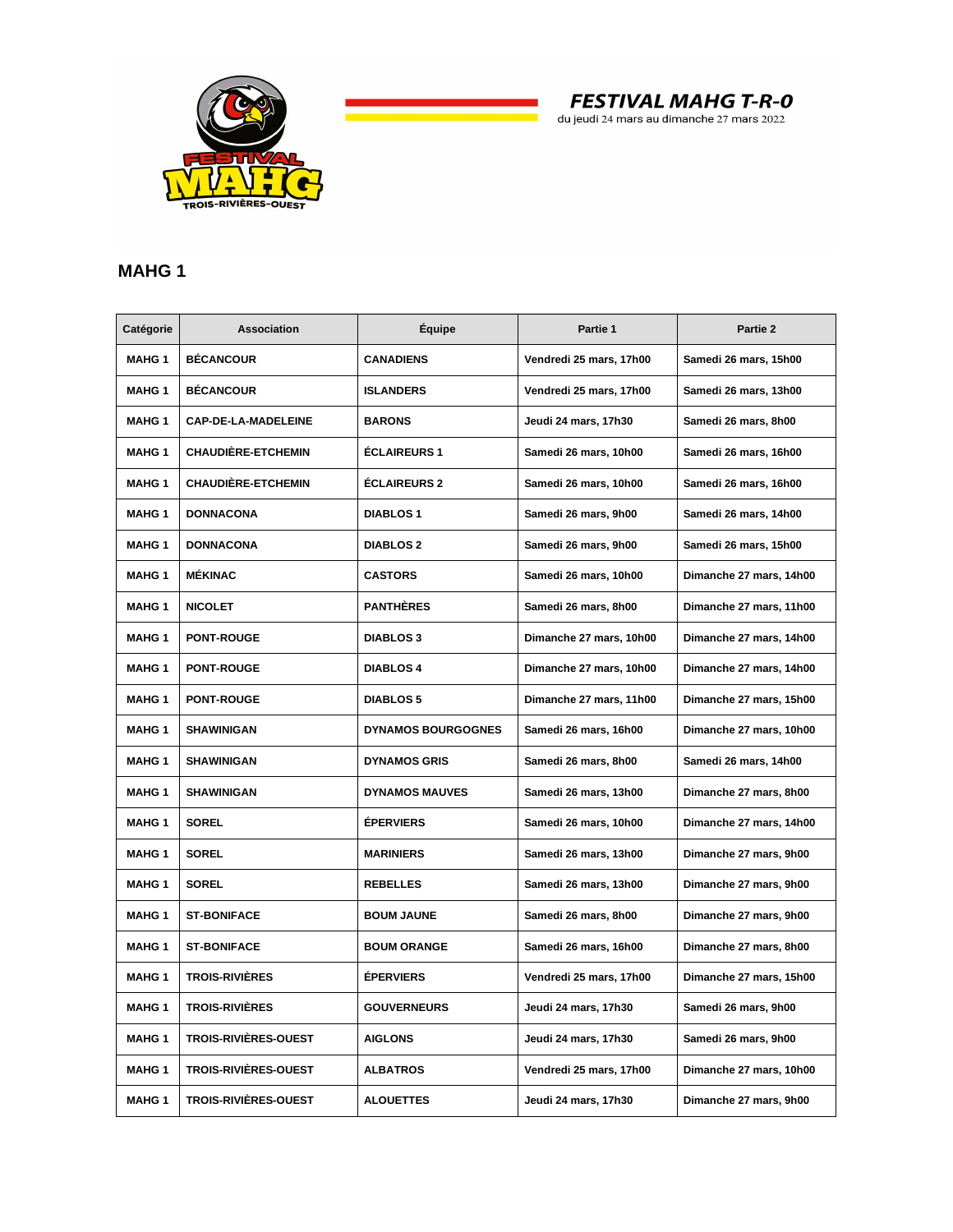

**FESTIVAL MAHG T-R-0** 

du jeudi 24 mars au dimanche 27 mars 2022

## **MAHG 2**

| Catégorie     | Association                | Équipe                | Partie 1                | Partie 2                |
|---------------|----------------------------|-----------------------|-------------------------|-------------------------|
| <b>MAHG 2</b> | <b>BÉCANCOUR</b>           | <b>FLYERS</b>         | Samedi 26 mars, 12h00   | Dimanche 27 mars, 17h00 |
| <b>MAHG 2</b> | <b>BÉCANCOUR</b>           | <b>STARS</b>          | Vendredi 25 mars, 18h00 | Samedi 26 mars, 19h00   |
| <b>MAHG 2</b> | <b>CAP-DE-LA-MADELEINE</b> | <b>BARONS1</b>        | Vendredi 25 mars, 18h00 | Dimanche 27 mars, 16h00 |
| <b>MAHG 2</b> | CAP-DE-LA-MADELEINE        | <b>BARONS 2</b>       | Vendredi 25 mars, 19h00 | Dimanche 27 mars, 12h00 |
| <b>MAHG 2</b> | <b>CHAUDIÈRE-ETCHEMIN</b>  | <b>ÉCLAIREURS 1</b>   | Samedi 26 mars, 11h00   | Samedi 26 mars, 17h00   |
| <b>MAHG 2</b> | <b>CHAUDIÈRE-ETCHEMIN</b>  | <b>ÉCLAIREURS 2</b>   | Samedi 26 mars, 11h00   | Samedi 26 mars, 17h00   |
| <b>MAHG 2</b> | <b>CHAUDIÈRE-ETCHEMIN</b>  | <b>ÉCLAIREURS 3</b>   | Samedi 26 mars, 12h00   | Samedi 26 mars, 18h00   |
| <b>MAHG 2</b> | <b>CHAUDIÈRE-ETCHEMIN</b>  | <b>ÉCLAIREURS 4</b>   | Samedi 26 mars, 12h00   | Samedi 26 mars, 18h00   |
| <b>MAHG 2</b> | <b>DONNACONA</b>           | <b>DIABLOS 1</b>      | Samedi 26 mars, 11h00   | Samedi 26 mars, 15h00   |
| <b>MAHG 2</b> | <b>LA TUQUE</b>            | <b>LOUPS</b>          | Samedi 26 mars, 12h00   | Samedi 26 mars, 19h00   |
| <b>MAHG 2</b> | <b>LOUISEVILLE</b>         | <b>COYOTES</b>        | Jeudi 24 mars, 18h30    | Dimanche 27 mars, 15h00 |
| <b>MAHG 2</b> | <b>MÉKINAC</b>             | <b>CASTORS</b>        | Samedi 26 mars, 14h00   | Dimanche 27 mars, 11h00 |
| <b>MAHG 2</b> | <b>NICOLET</b>             | <b>PANTHÈRES 1</b>    | Samedi 26 mars, 11h00   | Dimanche 27 mars, 17h00 |
| <b>MAHG 2</b> | <b>NICOLET</b>             | <b>PANTHÈRES 2</b>    | Vendredi 25 mars, 19h00 | Dimanche 27 mars, 13h00 |
| <b>MAHG 2</b> | <b>PONT-ROUGE</b>          | <b>DIABLOS 2</b>      | Dimanche 27 mars, 11h00 | Dimanche 27 mars, 15h00 |
| <b>MAHG 2</b> | <b>PONT-ROUGE</b>          | <b>DIABLOS 3</b>      | Dimanche 27 mars, 12h00 | Dimanche 27 mars, 16h00 |
| <b>MAHG 2</b> | <b>PONT-ROUGE</b>          | <b>DIABLOS 4</b>      | Dimanche 27 mars, 12h00 | Dimanche 27 mars, 17h00 |
| <b>MAHG 2</b> | <b>SHAWINIGAN</b>          | <b>DYNAMOS NOIRS</b>  | Vendredi 25 mars, 18h00 | Dimanche 27 mars, 18h00 |
| <b>MAHG 2</b> | <b>SHAWINIGAN</b>          | <b>DYNAMOS ROUGES</b> | Vendredi 25 mars, 19h00 | Samedi 26 mars, 14h00   |
| <b>MAHG 2</b> | <b>SHAWINIGAN</b>          | <b>DYNAMOS VERTS</b>  | Vendredi 25 mars, 19h00 | Dimanche 27 mars, 12h00 |
| <b>MAHG 2</b> | <b>SOREL</b>               | <b>ÉPERVIERS</b>      | Samedi 26 mars, 15h00   | Dimanche 27 mars, 16h00 |
| <b>MAHG 2</b> | <b>SOREL</b>               | <b>MARINIERS</b>      | Samedi 26 mars, 19h00   | Dimanche 27 mars, 13h00 |
| <b>MAHG 2</b> | <b>SOREL</b>               | <b>REBELLES</b>       | Samedi 26 mars, 17h00   | Dimanche 27 mars, 13h00 |